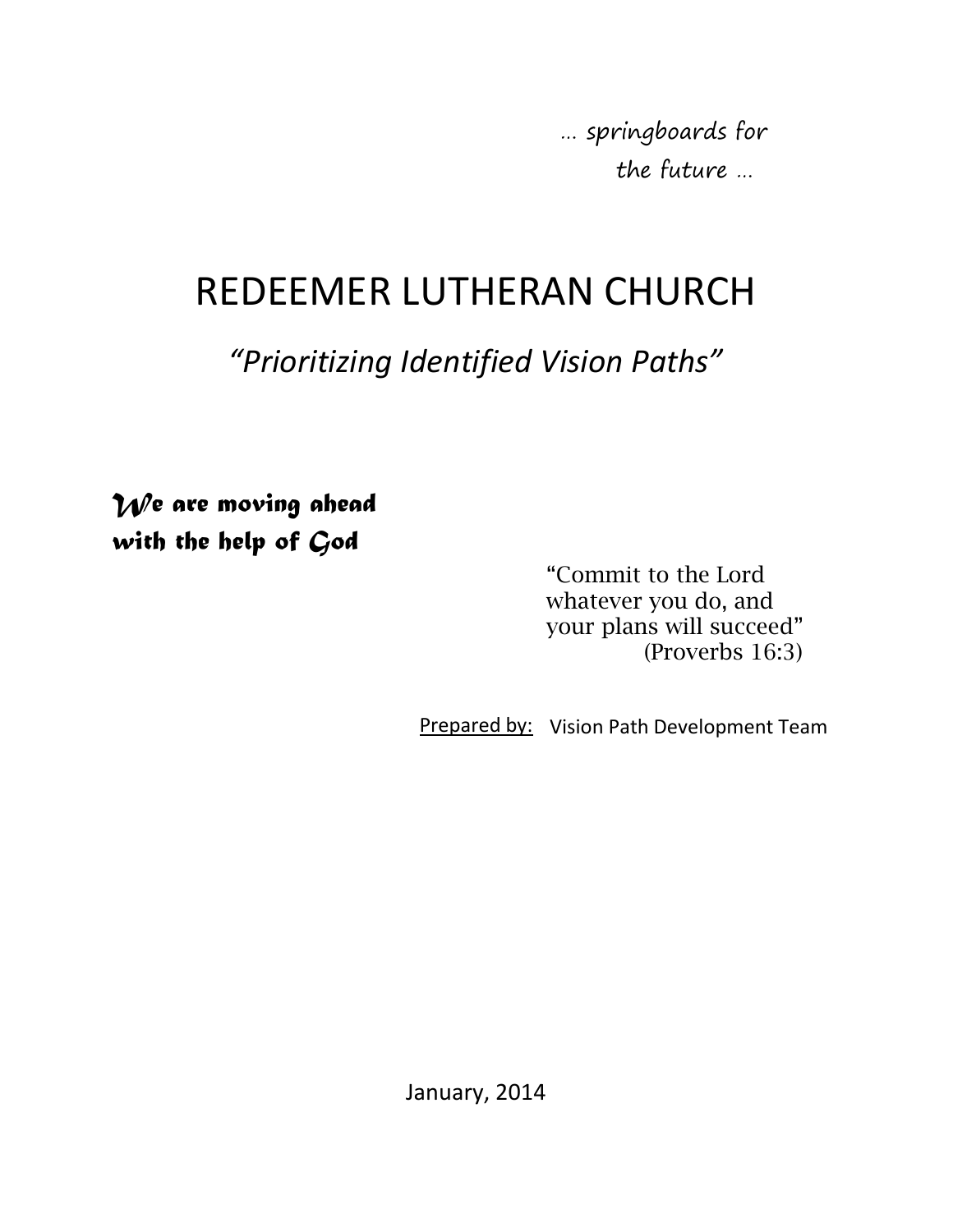#### Executive Summary:

In keeping with the spirit and intent of the Synod's Vision Path Experience, the Redeemer Vision Path Development Team moved forward in its quest to create an "organic vision" for the congregation. Building upon the congregation's response to the open-ended LCEF survey, seven vision paths were established from the massive amount of written responses. In order to propose the specific priorities and needs of the congregation, a shorter and more concise survey was developed and validated. The congregation was asked to rank the identified vision paths as to highest to lowest priority or need. The surveys were mailed to the congregation during October-November, 2013. As a result of two individual mailings, a statistical acceptable and a majority of the congregation responses were achieved.

The findings revealed that the highest priority ranked vision path was "a fostering of the needs of congregational younger families", and the lowest priority ranked was "a feasibility study for an elementary school". The data also indicated that the vision path of "an expansion of our youth development programs" was the second highest ranked along with the vision path of "the initiation of a campaign to replace the child care building with a permanent structure" found to be the third highest ranked priority or need.

In conclusion, the vision paths of "a fostering of the needs of congregational younger families" and "an expansion of our youth development programs" were clearly ranked as the two highest of the seven identified vision paths. The data also indicated that the vision path of "a feasibility study for an elementary school" was not a pressing priority at this point in time. It should also be noted that the vision paths of "the initiation of a campaign to replace the child care building with a permanent structure", "a strengthening of congregational assimilation and relationships", and "an exploration of a multi-faceted outreach effort" received respectable priority rankings and should not be discarded, but considered appropriately. Based on the results and drawn conclusions, it is recommended to the Church Council that the top three emerging vision paths be considered for further development in collaboration with the appropriate Church Council Standing Boards and the Vision Path Development Team hopefully yielding strategic plans for future action.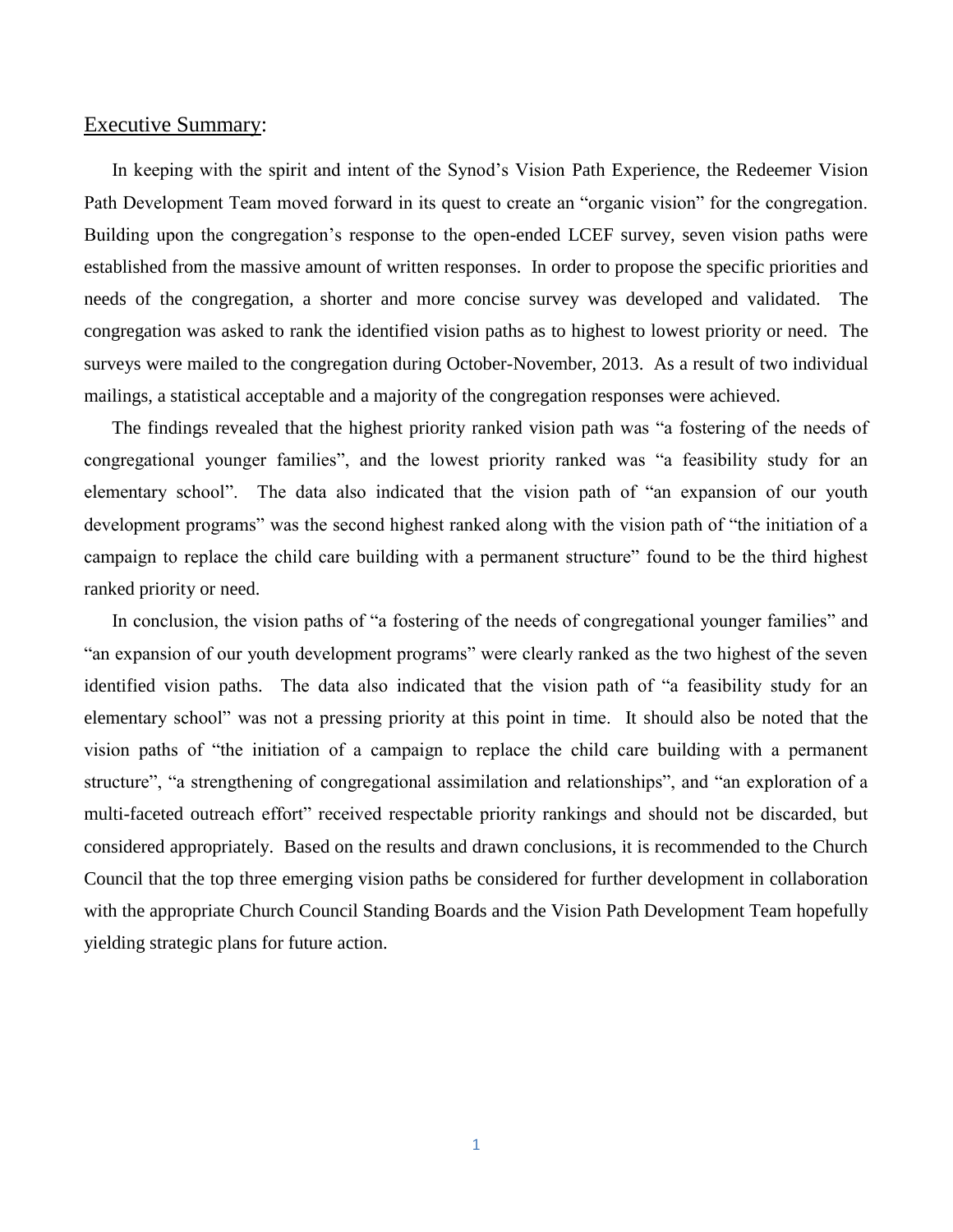#### **The Backdrop**

During mid-2007 a Long Range Planning Committee was appointed to explore the vision and mission of the Church. A working document was produced identifying long range goals and specific strategic plans. This document contained action recipes reflecting vision paths. Early during 2013 the Church Council re-visited the working document of the Long Range Planning Committee to consider whether the goals and action paths of the congregation were valid today. The Council used a tool offered through the Lutheran Church Extension Fund (LCEF) to give guidance to the realization of a future "organic vision" for the Church. An "organic vision" is one that surfaces from the congregation rather than being sent down from the Church Council. An LCEF Vision Path Experience open-ended survey was designed to tease out and isolate an "organic vision." The congregation participated in the open-ended survey and a half-day Saturday Vision Path Experience workshop (August, 2013). As a result a Vision Path Development Team was created as an ad hoc arm of the Church Council.

A major task was to determine whether an "organic vision" existed in the responses to the LCEF Vision Path Experience open-ended survey conducted during August, 2013. A concern was the reponse rate of 20% which transmitted into 1 out of 5 congregation member response to the survey. This raised questions about the validity of the responses. Also, the outcome reflected a somewhat blurred vision of what might be appearing to emerge. Team members had to conceptually process the massive information gathered by the LCEF open-ended survey. This intensive information synthesis process involved massaging the data, clustering the responses, and identifying the concerns most pressing to the congregation. As a result of the content analysis and further cross-validation, the Team produced a shorter (less time consuming) and more specific rank-order survey (APPENDIX A). In keeping with the spirit and intent of the LCEF's Vision Path Experience, the Team moved forward in its quest to create an "organic vision" for the congregation. Building upon the congregation's responses to the open-ended LCEF's survey, seven vision paths emerged from the massive amount of written responses (TABLE 1 or APPENDIX A).

#### **Methods and Procedures**

In order to propose the specific and implementable priorities and needs of the congregation, a shorter and more concise seven rank-order and optional comments survey was developed and validated from the synthesized results of the LCEF open-ended survey (APPENDIX A). The congregation was asked to review and assess the seven possible identified vision paths, and then rank them as a 7 (highest), 6 (next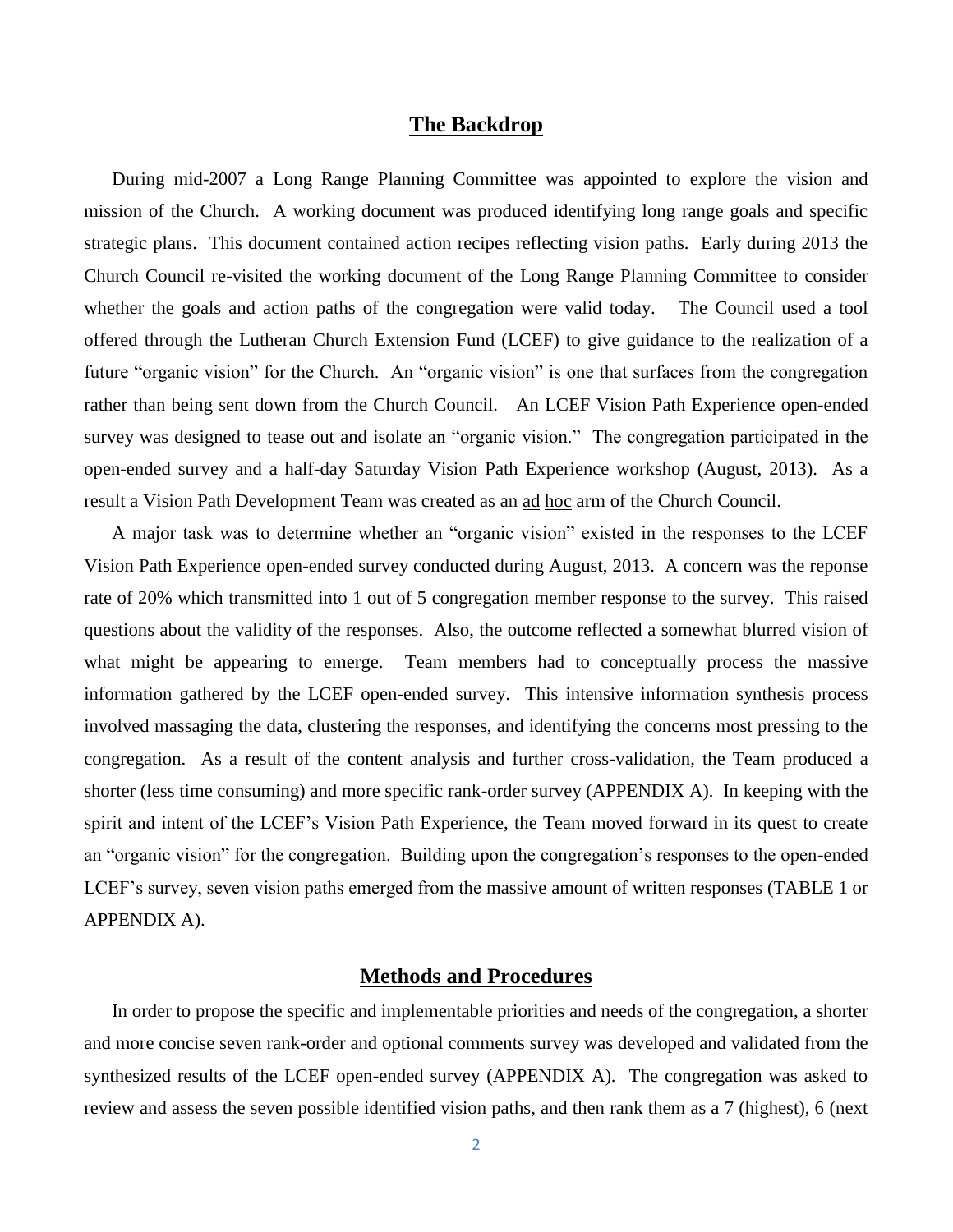highest), etc. to 1 (lowest) by placing the number/rank on the line provided in front of each vision path, making sure that each vision path has number in front of it. Also, noted was that there should be no ties, and not to use the same ranking more than once. If the respondent felt that he/she were not in a position to validly respond to the survey, then it should be returned blank. Space was also provided for any optional written comments (APPENDIX A).

The optional written verbatim comments from the members are presented in conventional readable format (APPENDIX B). The intent is to preserve as much of the "flavor" of the commentary and allow as many inferences as possible on the part of the reader. The comments are grouped into the broad category labelled "Non-Vision Path Optional Comments" and then each of the given vision paths receiving specific responses. Please NOTE that three dots ... mean a change in respondent (person).

The surveys were mailed to the congregation during October, 2013 ( $1<sup>st</sup>$  mailing) and November,  $2013$  ( $2<sup>nd</sup>$  mailing). The respondents were asked to return the completed or blank surveys in an enclosed stamped self-addressed envelope by specified return dates. Once returned, each survey was given a sequence number in order to tabulate the quantitative results and document the written open-ended commentary.

#### **Results/Findings**

The first mailing resulted in 203 returned surveys (59% response rate) and the second mailing yielded 69 more surveys (19% response rate) culminating in a overall response rate of 78%. As a result of the two separate mailings, a statistically acceptable and a majority of the congregation response were achieved. The response ratings (priorities 7 to 1) were tabulated for each returned survey resulting in a rank-order score (ROS). The total ROS for each identified vision path and the priority of need (PON) are displayed in TABLE 1.

The findings revealed that the highest rank vision path was "a fostering of the needs of congregational younger families" (PON =  $1<sup>st</sup>$ ; ROS = 1,102), and the lowest priority ranked vision path was "a feasibility study for an elementary school" (PON =  $7<sup>th</sup>$ ; ROS = 623). The data also indicated (TABLE 1) that the vision path of "an expansion of our youth development programs" (PON =  $2<sup>nd</sup>$ ; ROS  $= 1,027$ ) was the second highest ranked along with the vision path of "an initiation of a campaign to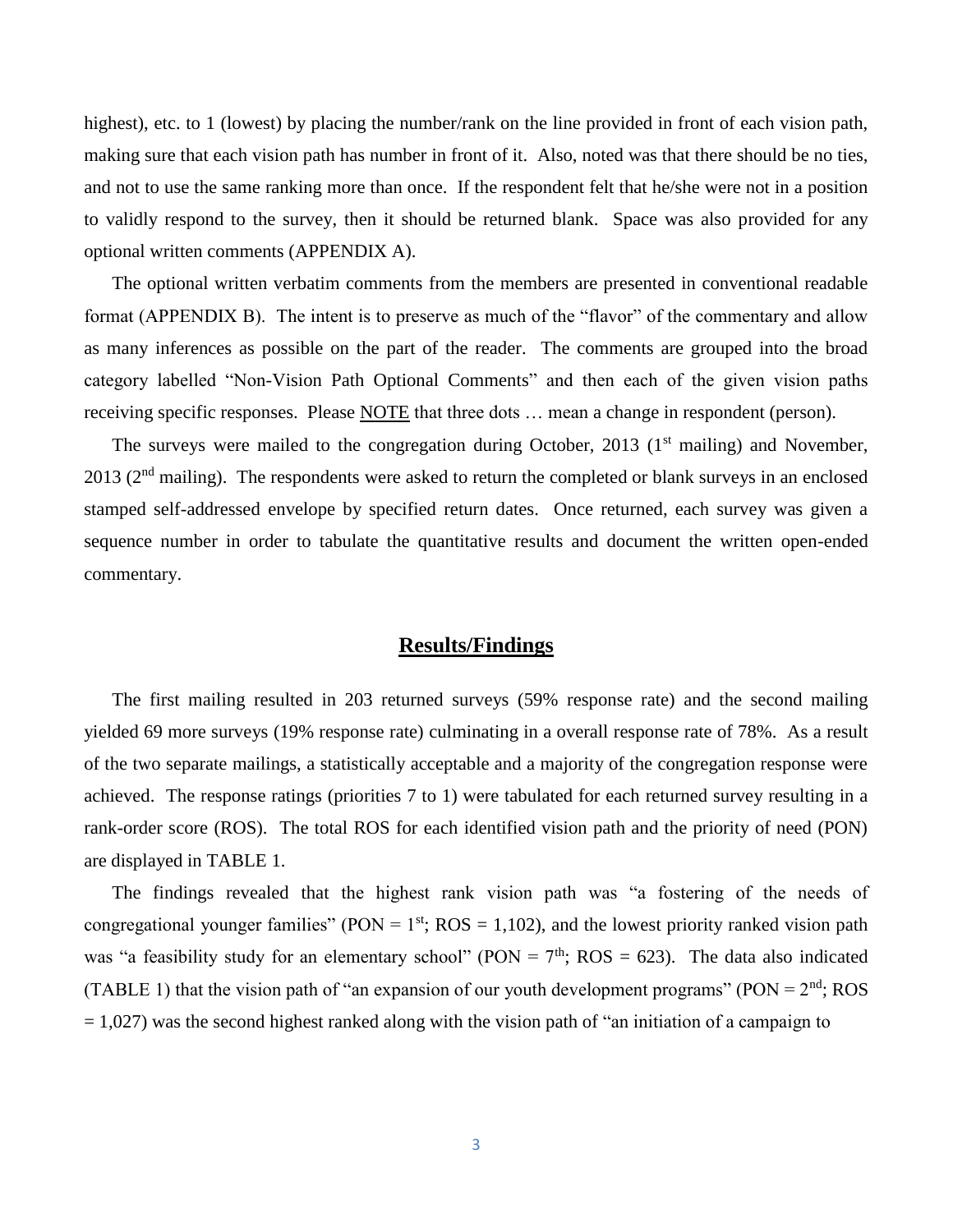## TABLE 1

### PRIORITY RANKING AND NEED INDENTIFICATION OF VISION PATHS

| <b>Identified Vision Paths</b>                                                                | Priority<br>of<br>Need<br>(PON) | Rank<br>of<br>Score<br>(ROS) | <b>Needs</b><br>to<br>be<br>Addressed |
|-----------------------------------------------------------------------------------------------|---------------------------------|------------------------------|---------------------------------------|
| A Fostering of the Needs of Congregational Younger<br>Families                                | 1 <sup>st</sup>                 | 1,102                        | $\ast$                                |
| A Feasibility Study for an Elementary School                                                  | 7 <sup>th</sup>                 | 623                          |                                       |
| A Strengthening of Congregational Assimilation and<br>Relationships                           | 4 <sup>th</sup>                 | 856                          |                                       |
| An Exploration of a Multi-faceted Outreach Effort                                             | 5 <sup>th</sup>                 | 828                          |                                       |
| An Enhancement of Elderly Care and Spirituality                                               | 6 <sup>th</sup>                 | 797                          |                                       |
| An Expansion of Our Youth Development Programs                                                | 2 <sub>nd</sub>                 | 1,027                        | $\ast$                                |
| The Initiation of a Campaign to Replace the Child Care<br>Building with a Permanent Structure | 3 <sup>rd</sup>                 | 876                          | $\ast$                                |

### 78% Return Rate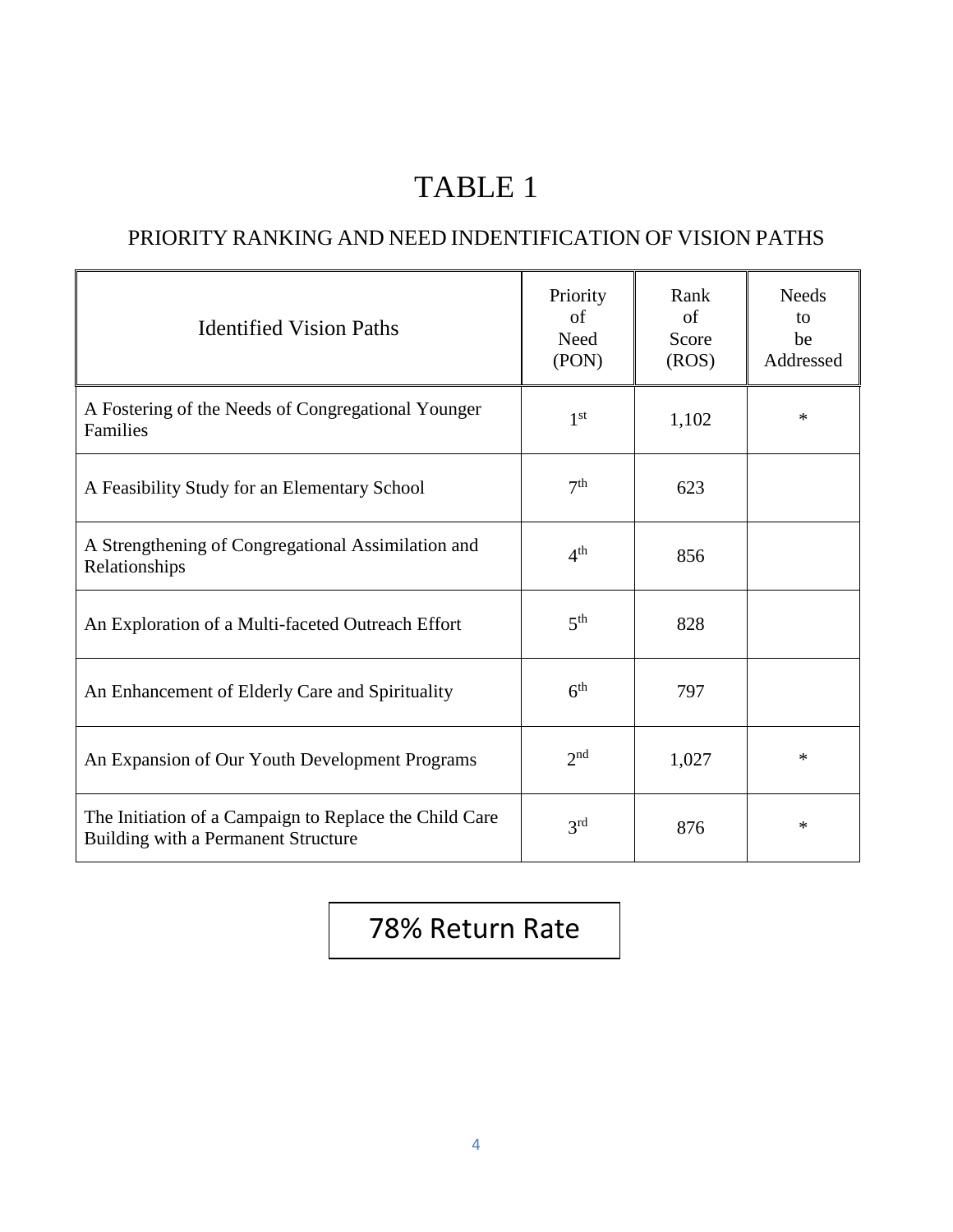Replace the child care building with a permanent structure" (PON =  $3<sup>rd</sup>$ ; ROS = 876) found to be the third highest ranked priority or need. The data displayed in TABLE 1 also reflected that the vision paths receiving the three highest ROS and PON need to be addressed.

Although optional written comments were not the emphasis of the survey, an anticipated number of comments were captured in verbatim for the enrichment of the quantitative findings (APPENDIX B). The comments have been grouped according to non-vision path and vision-path-specific. The vision path related comments included: (1) needs of congregational younger families, (2) replace child care building, (3) elementary school study, (4) multi-faceted outreach effort, and (5) youth development programs. The written comments found under the rubric of no-specific-vision path-related ran the gambit from A to Z or from one end of the spectrum to the other. General concerns were for the: (1) well-being of the Church, (2) where to go next with the survey results, and (3) suggestions on nontraditional worship services. The commentary on "needs of younger families" vigorously supported the need, and yielded suggestion for action plans and their implementation. Comments on "replace child care building" were somewhat to the point reflecting on and questioning the present need for a building replacement. Congregation members expressed spiritual support concerning "an elementary school study," but were doubtful about the feasibility in terms of pupil availability and parental costs. Only one comment was received under "multi-faceted outreach effort" which was very lengthy, quite provocative, somewhat spiritual, and very profound; this "essay" contained an important message. The basic concern expressed in reference to "youth development programs" centered on the future human survival of the Church along with suggestions on how to address these needs. The 37 written optional comments (APPENDIX B), representing only 11% congregational response rate or 14% of those returned surveys, have potentially shed light on whether to pursue or not pursue a given vision path. Whether validity on the remarks is an issue or not, the respondents' perceptions mean reality to them.

#### **Conclusions and Recommendations**

This exploratory endeavor was intended to serve as an initial effort to more formally identify valid vision paths based upon past and present, and perceived future priorities and needs of our congregation. It is hoped by the Team that this overall effort would lead to further and refined inquiry studies. It has been assumed that the responses to the survey (78% response rate) are valid representing the majority of the members and lending to the notion that the "congregation has spoken."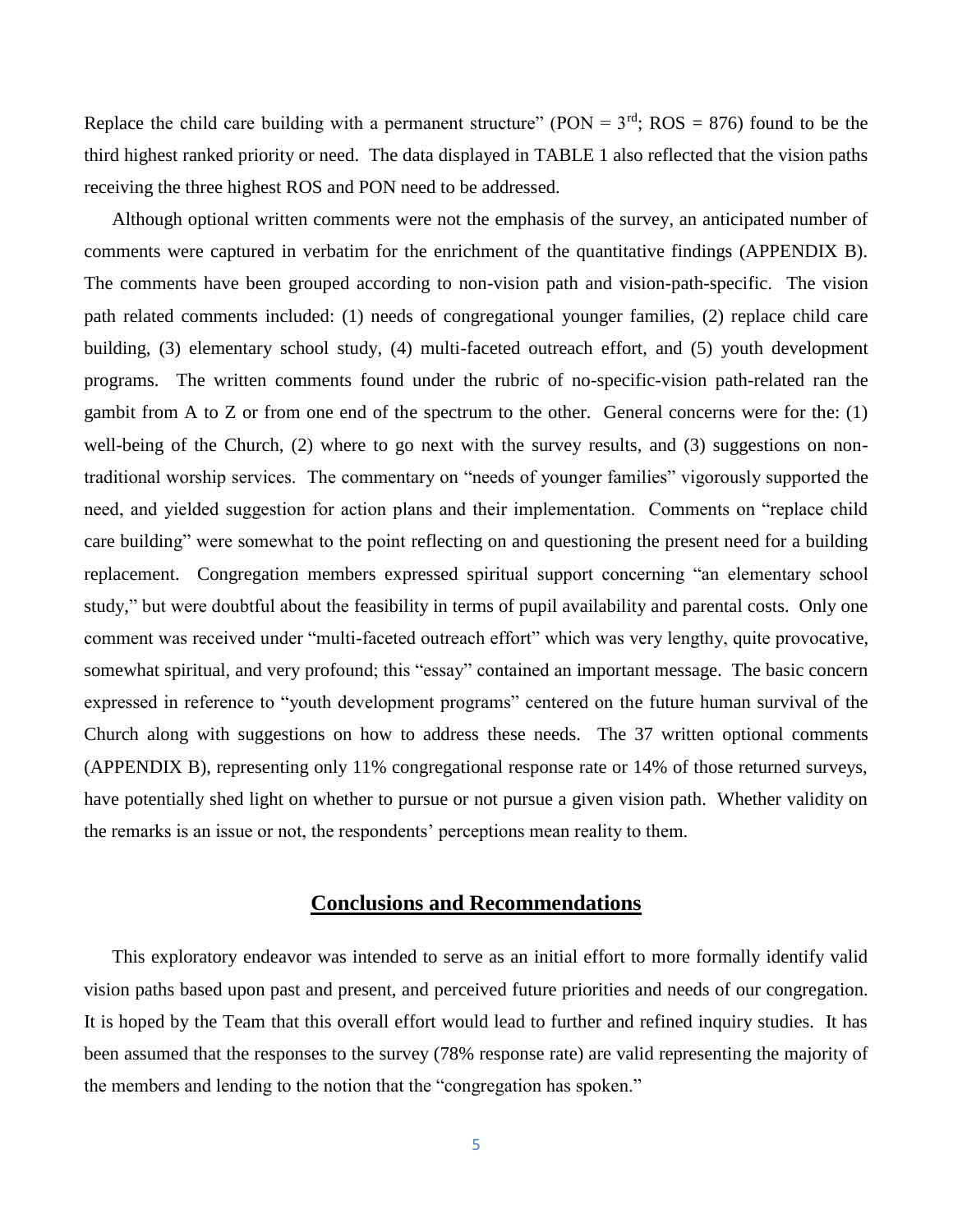In conclusion, the vision paths of "a fostering of the needs of congregational younger families" and "an expansion of our youth development programs" were clearly ranked as the two highest of the seven identified vision paths (TABLE 1). The data also indicated that the vision path of "a feasibility study for an elementary school" was not a pressing priority at this point in time. It should also be noted that the vision path of "the initiation of a campaign to replace the child care building with a permanent structure," "a strengthening of congregational assimilation and relationships," and "an exploration of a multi-faceted outreach effort" received respectable priority rankings and should not be discarded, but considered appropriately.

Given the above findings and conclusions, the following recommendation is tendered for thoughtful and prayerful consideration by the Church Council:

 **The emerging vision paths of "needs of younger families," "youth development programs," and "child care building replacement" be addressed as soon as possible in accord with the appropriate Church Council Standing Boards. With the assistance of the Vision Path Development Team strategic plans for action need to be developed and approved by the Church Council and the Voter's Assembly.**

It is also recommended that the remaining four identified vision paths (TABLE 1 or APPENDIX A) not be forgotten; these still are needs or priorities and warrant the attention of the Church Council.

The data collected from the survey (both rank-order and optional comments) represent perceived priorities, needs, values, opinions, and attitudes of the congregation. Although the respondents' perceptions may not correspond to those intentions or perceptions of the Team or the Church Council, they do, however, represent what the congregation perceives as happening. These perceptions represent reality to the respondents, and may be more important than what is actually or supposed to be happening.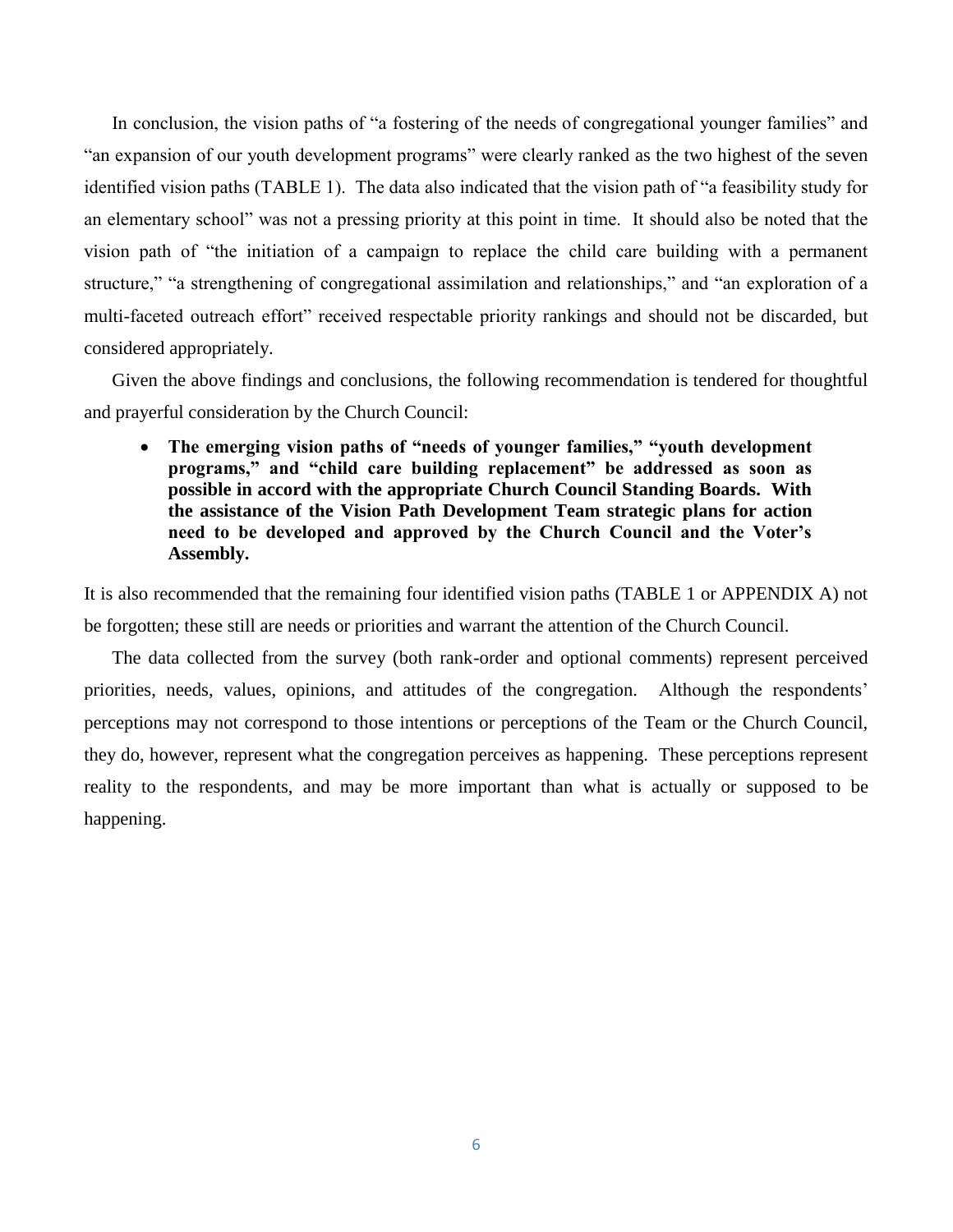# **APPENDIX A**

*"Cover Letter and Survey Instrument"*

1st Mailing: October, 2013 Return Rate = 59%

2<sup>nd</sup> Mailing: November, 2013 Return Rate = 19%

Overall Return Rate = 78%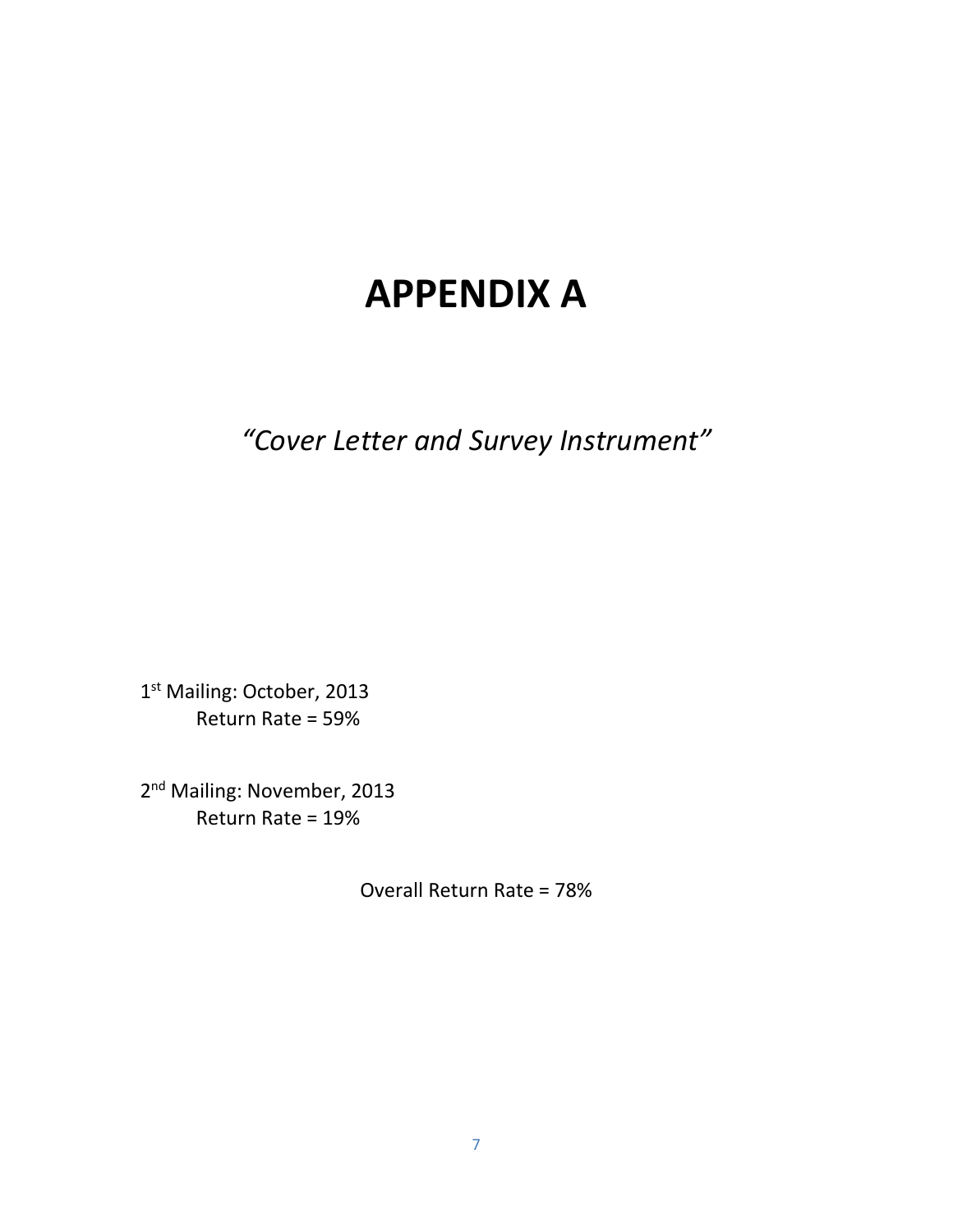## **APPENDIX B**

*"Verbatim Comments from Respondents"*

- Non Vision Path Related Comments
- Vision Path Related Comments
	- Needs of Congregational Younger Families
	- Replace Child Care Building
	- Elementary School Study
	- Multi Faceted Outreach Effort
	- Youth Development Programs

*… raw comments from returned surveys …*

Note:

Three Dotes … Mean - a change in respondent -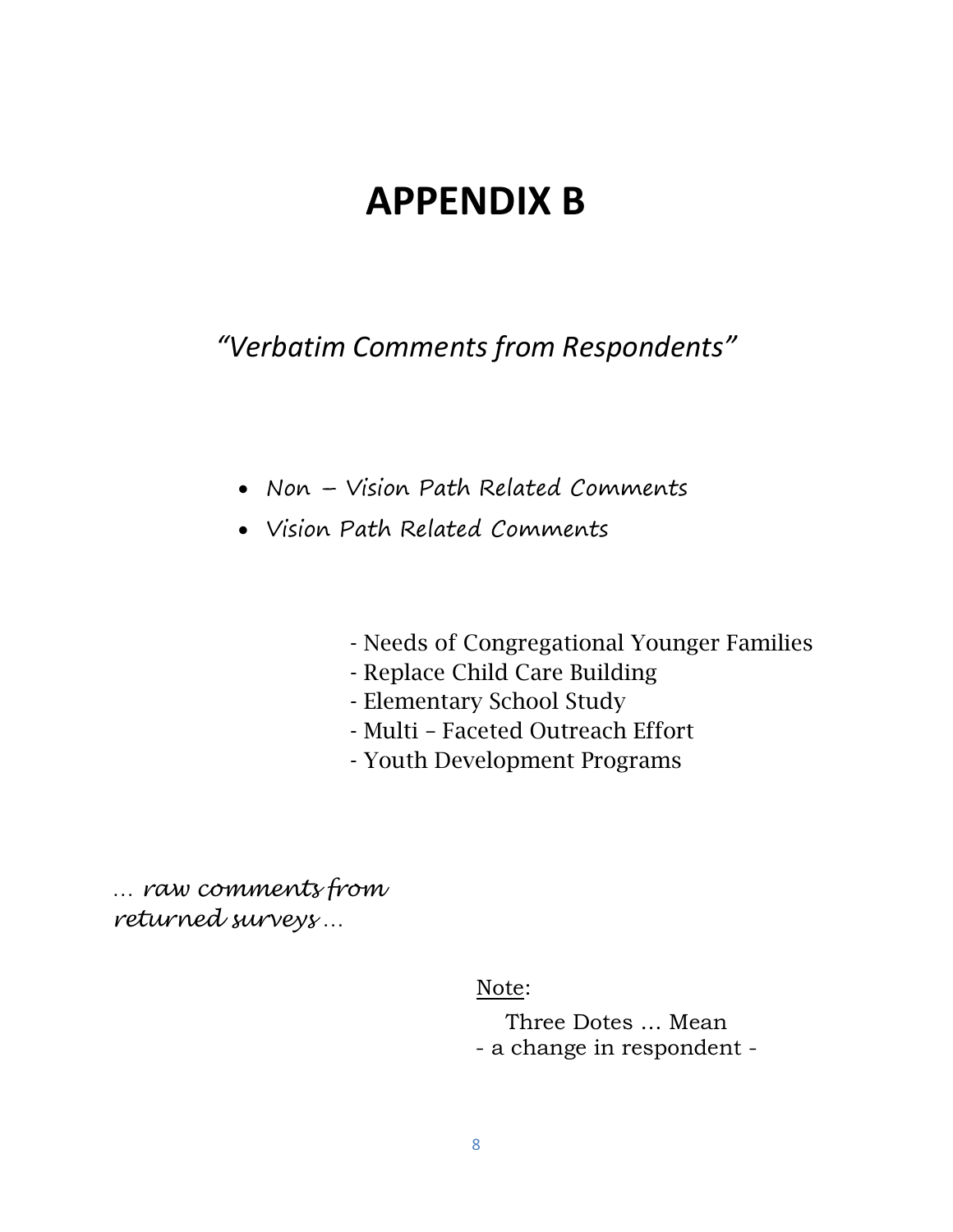#### General Comments – No Vision Path Related:

… more focus needs to be placed on those ranging in age of the youth to 50 years old to ensure a strong continuation of the church … do not adopt any program or course of action that causes members to leave the congregation in anger … The national attack on Christianity in general should be seriously considered … need more peppier music in church, maybe a guitar group or something … how about a senior housing facility … since we are not members of this church, we do not feel we should comment on your vision path … it seems like they are all important, think you need someone who has children to give you answers, not an elderly person … let us be creative in carrying out Redeemer's mission. Let us apply the meaning of Jesus' word … need a film or video showing the whole worship service … do not go into debt … we should encourage all congregational members to join one of the Bible studies, especially the elected positions … should consider having two services during months of January – April only … maybe some guitar playing in church on occasion – some peppy Christian songs … what will you do with the results now, take the top four and see where the priorities lie with other options off the table … enjoy the church … feel honored to be considered and have prayerfully answered the questions to the best of our knowledge knowing the importance and need …

#### Vision Path – Needs of Congregational Younger Families:

... we need to focus on the younger part of the congregation and what will bring more people to the Church and its future … need to bring in more young families … would love to give elderly care a higher rating number, but I had to put the children and families first ... I feel a contemporary service would be beneficial to our younger families … it is a must to reach out and get younger people involved, especially in an area where there are so many elderly congregants … church needs young families to take on the work done by elder members … modern homes teach very little religion …

#### Vision Path – Replace Child Care Building:

… combine Vision Path if possible into one building to accommodate both school and child care … child care needs to be self – sustaining … child care helps the younger families and brings new faces to our church … a new child care building is not needed, not ready for it at this time … do not know what current needs are regarding the child care building, if situation is critical I would give it a higher number …

#### Vision Path – Elementary School Study:

… Development of cooperative relations with other local Christian churches might be helpful in this regard … believe the creation of an elementary school; but without improvement of the national feeder (our child care) it is less likely to happen … would combine 7 and 6 to include a couple rooms for lower elementary … child care and elementary school should be considered in any new construction … a study at this time for an elementary school is not needed … would love to see an elementary school, but do not think we have the finances or active young families to warrant a school … parochial schools are costly for families